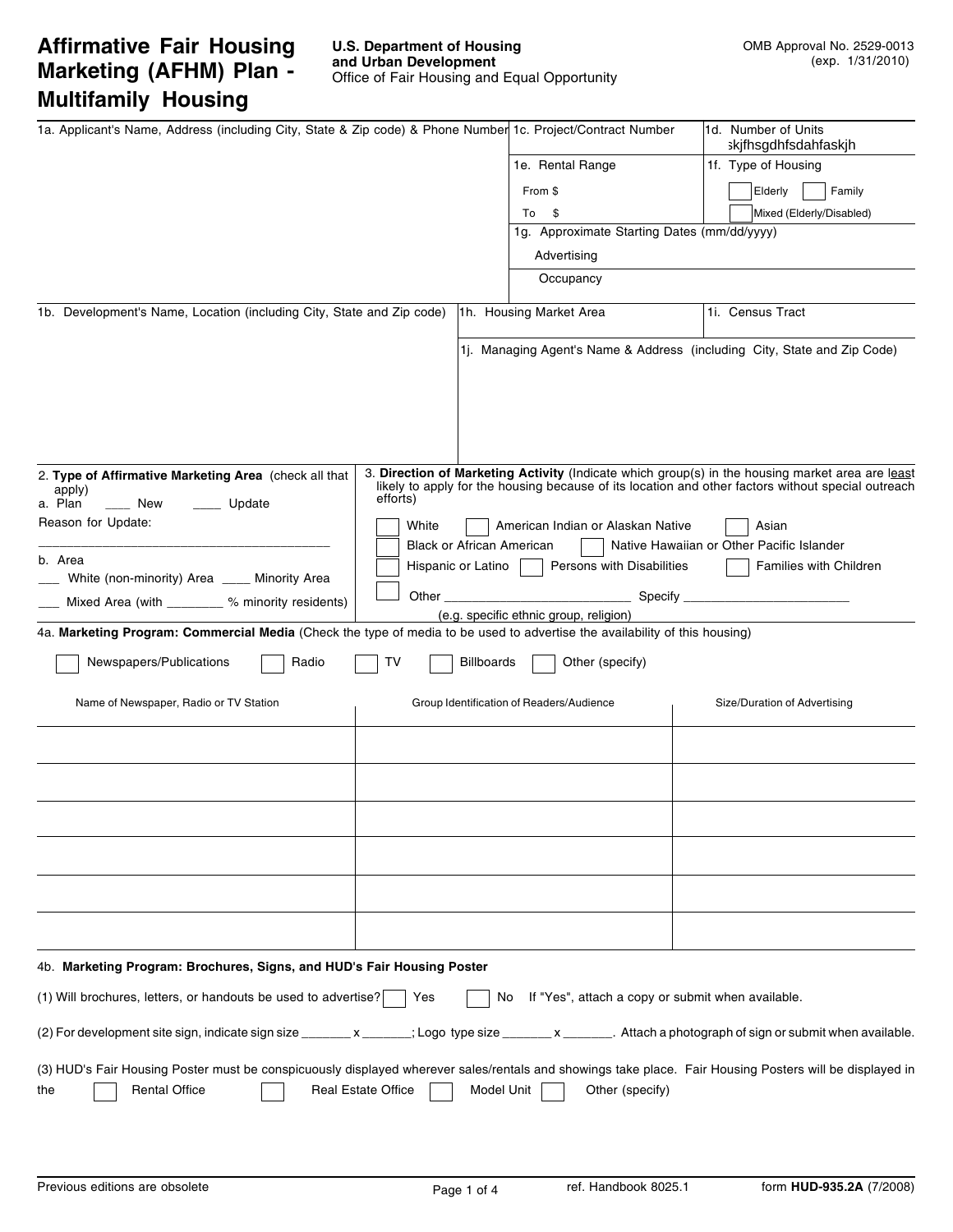4c. **Marketing Program: Community Contacts.** To further inform the group(s) least likely to apply about the availability of the housing, the applicant agrees to establish and maintain contact with the groups/organizations listed below which are located in the housing market area. If more space is needed, attach an additional sheet. Notify HUD-Housing of any changes in this list. Attach a copy of correspondence to be mailed to these groups/organizations. (Provide all requested information.)

| Name of Group/Organization                                                                                                                                                                                                                                          | Group<br>Identification                      | Approximate Date<br>(mm/dd/yyyy)<br>sakjfhdj |                  | Person Contacted (or to be Contacted)                                                                                                                                                                                                                                                                                                                            |
|---------------------------------------------------------------------------------------------------------------------------------------------------------------------------------------------------------------------------------------------------------------------|----------------------------------------------|----------------------------------------------|------------------|------------------------------------------------------------------------------------------------------------------------------------------------------------------------------------------------------------------------------------------------------------------------------------------------------------------------------------------------------------------|
|                                                                                                                                                                                                                                                                     |                                              | jhkjhfkajsdfhkj<br>hkjshfakjfashkjh          |                  |                                                                                                                                                                                                                                                                                                                                                                  |
|                                                                                                                                                                                                                                                                     |                                              | kjhkjwhfkjhk                                 |                  |                                                                                                                                                                                                                                                                                                                                                                  |
| Address & Phone Number                                                                                                                                                                                                                                              |                                              | <b>Method of Contact</b>                     |                  | Indicate the specific function the Group/Organization will<br>undertake in implementing the marketing program                                                                                                                                                                                                                                                    |
|                                                                                                                                                                                                                                                                     |                                              |                                              |                  |                                                                                                                                                                                                                                                                                                                                                                  |
|                                                                                                                                                                                                                                                                     |                                              |                                              |                  |                                                                                                                                                                                                                                                                                                                                                                  |
|                                                                                                                                                                                                                                                                     |                                              |                                              |                  |                                                                                                                                                                                                                                                                                                                                                                  |
|                                                                                                                                                                                                                                                                     |                                              |                                              |                  |                                                                                                                                                                                                                                                                                                                                                                  |
| 5. Future marketing Activities Mark the box(es) that best describe<br>marketing activities to fill vacancies as they occur after the project has<br>been initially occupied.<br>Newspapers/Publications<br>Radio<br>Brochures/Leaflets/Handouts<br>TV<br>Site Signs | <b>Community Contacts</b><br>Other (Specify) |                                              | 6.<br>6a.<br>6b. | <b>Experience and Staff Instructions</b> (See instructions)<br>Staff has affirmative marketing experience.<br>Yes<br>lNo.<br>On separate sheets, indicate training to be provided to<br>staff on Federal, State and local fair housing laws and<br>regulations, as well as this AFHM Plan. Attach a copy<br>of the instructions to staff regarding fair housing. |

7. **Additional Considerations** Attach additional sheets as needed.

8. **Review and Update** By signing this form, the applicant agrees to review their AFHM Plan at least every 5 years and update as needed to ensure continued compliance with HUD's Affirmative Fair Housing Marketing Regulations (24 CFR 200.620).

| Name (type or print)<br>Title & Name of Company  |  |  |  |  |  |  |  |
|--------------------------------------------------|--|--|--|--|--|--|--|
|                                                  |  |  |  |  |  |  |  |
| Disapproved _______ (Check One)<br>Approved ____ |  |  |  |  |  |  |  |
| Signature & Date (mm/dd/yyyy)                    |  |  |  |  |  |  |  |
| Name (type or print)                             |  |  |  |  |  |  |  |
| Title                                            |  |  |  |  |  |  |  |
|                                                  |  |  |  |  |  |  |  |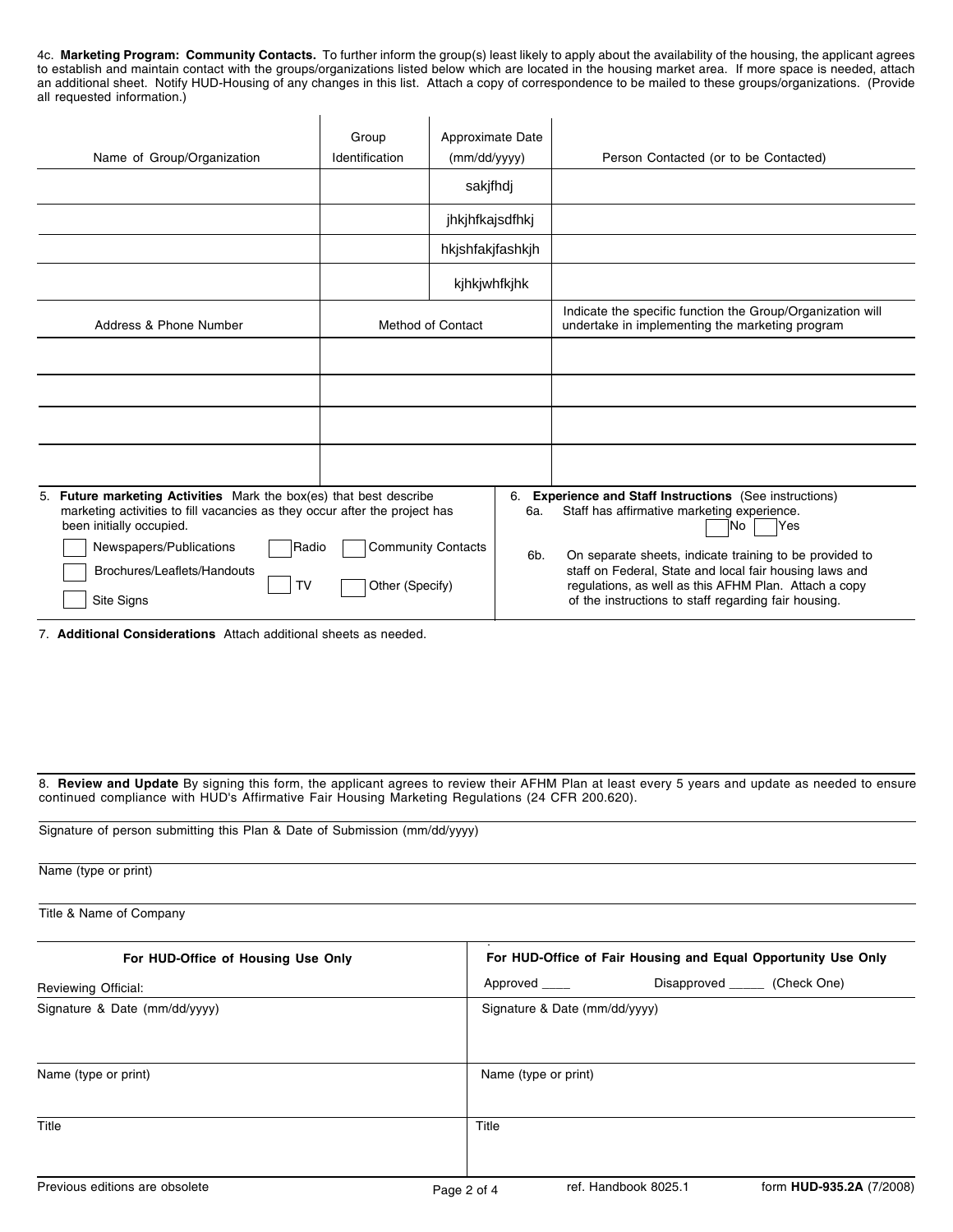Public reporting burden for this collection of information is estimated to average 3 hours per response, including the time for reviewing instructions, searching existing data sources, gathering and maintaining the data needed, and completing and reviewing the collection of information. This agency may not collect this information, and you are not required to complete this form, unless it displays a currently valid Office of Management and Budget (OMB) control number.

**In General**: The Affirmative Fair Housing Marketing (AFHM) Plan is used to ensure that insured and subsidized multifamily housing projects are taking necessary steps to eliminate discriminatory practices and to overcome the effects of past discrimination involving Federally insured and subsidized housing. No application for any housing project insured or subsidized under the Department of Housing and Urban Development's (HUD) housing programs shall be funded without a HUD approved AFHM Plan (See the "Applicability" section in the instructions below.) Multifamily housing projects must have an updated AFHM Plan in effect for the life of HUD's mortgage insurance. The responses are required to obtain or retain benefits under the Fair Housing Act, Section 808(e)(5) & (6) and 24 CFR Part 200, Subpart M. The form contains no questions of a confidential nature.

**Applicability:** This form is to be completed by all insured or subsidized: multifamily housing projects.

Each applicant is required to carry out an affirmative program to attract prospective tenants of all minority and non-minority groups in the housing market area regardless of their race, color, religion, sex, national origin, disability or familial status, (24 CFR 200.620). Racial groups include White, Black or African American, American Indian or Alaska Native, Asian, Native Hawaiian or Other Pacific Islander. Other groups in the housing market area who may be subject to housing discrimination include, but are not limited to, Hispanic or Latino, persons with disabilities, families with children, or persons with different religious affiliations. The applicant shall describe in the AFHM Plan the proposed activities to be carried out during advance marketing, where applicable, and during all rent ups. The affirmative marketing program also should ensure that any group(s) of persons ordinarily **not** likely to apply for this housing without special outreach (See Part 3), know about the housing, feel welcome to apply, and have the opportunity to rent.

## **INSTRUCTIONS**

**Send completed form to:** your local HUD Office **Attention:** Director, Office of Housing

**Part 1**-**Applicant and Project Identification**. Blocks 1a thru 1f-Self-Explanatory. Block 1g-the applicant should specify the approximate date for starting the marketing activities and the anticipated date of initial occupancy (if unoccupied). Block 1hthe applicant should indicate the housing market area, in which the housing will be (is) located. Block 1i - the applicant may obtain census tract location information from local planning agencies, public libraries and other sources of census data. Block 1j the applicant should complete only if a Managing Agent (the agent can not be the applicant) is implementing the AFHM Plan.

## **Part 2-Type of Affirmative Marketing Plan:**

Applicants for multifamily housing projects should indicate the status of the AFHM Plan, e.g. new or

update. Please provide the reason for the current update. (Section 7 may be used if additional space is needed.) The AFHM Plan should also indicate the approximate racial composition of the housing/market area in which the housing will be (is) located by checking one of the three choices.

**Part 3-Direction of Marketing Activity**. Indicate which group(s) the applicant believes are least likely to apply for this housing without special outreach. Consider factors such as rent for housing, sponsorship of housing, racial/ethnic characteristics of housing market area in which housing will be (is) located, disability, familial status, or religious affiliation of eligible population, public transportation routes, etc.

**Part 4-Marketing Program**. The applicant shall describe the marketing program to be used to attract all segments of the eligible population, especially those groups designated in Part 3 of this AFHM Plan present in the housing marketing area that are least likely to apply. The applicant shall state: the type of media to be used, the names of